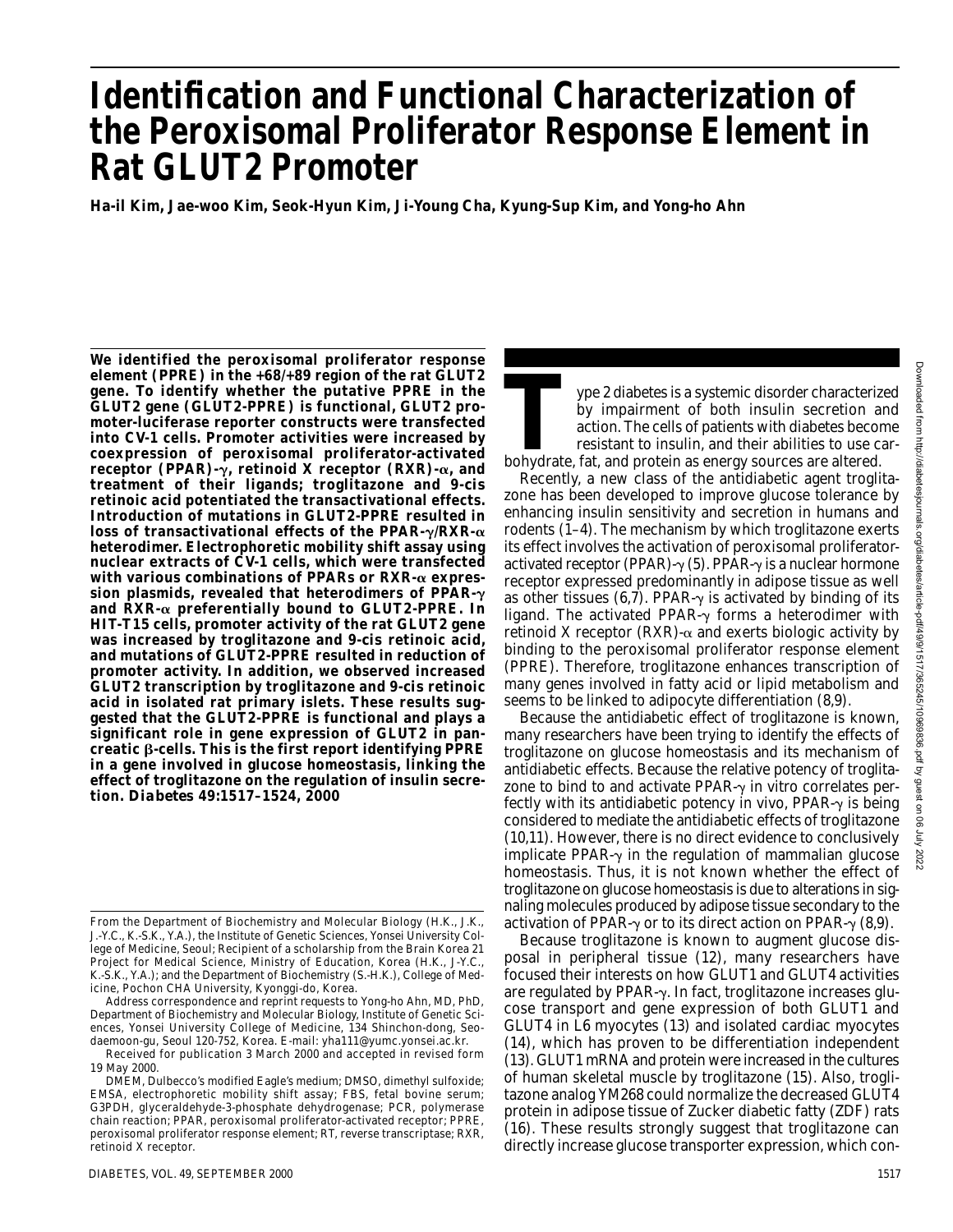tributes to glucose disposal in peripheral tissue. In addition, GLUT2, which acts as a glucose-sensing apparatus coupled with glucokinase in pancreatic  $\beta$ -cells, was reported to be increased in protein levels with troglitazone in ZDF rats (17). From these observations, it can be assumed that members of the glucose transporter family could be activated by troglitazone in the transcriptional level; thus, these genes may have a PPRE in their promoter region. However, so far, no PPRE has been identified in genes directly involved in glucose homeostasis including glucose transporters (8).

Here, we have identified a PPRE in the +68/+80 region of the rat GLUT2 gene, which was bound in a dose-dependent manner by heterodimers of PPAR- $\gamma$  and RXR- $\alpha$  in response to troglitazone and 9-*cis* retinoic acid. Also, we have shown that combined treatment of these 2 ligands could activate the GLUT2 gene expression in pancreatic  $\beta$ -cells. Thus, this is the first report that may explain the role of troglitazone in GLUT2 gene expression, which could explain how troglitazone stimulates glucose-induced insulin secretion from  $\beta$ -cells.

## **RESEARCH DESIGN AND METHODS**

**Materials.** Troglitazone was a gift from Sankyo (Tokyo). WY14643 was purchased from Cayman Chemical (Ann Arbor, MI), and 9-*cis* retinoic acid was purchased from Sigma-Aldrich (Milwaukee, WI). Troglitazone concentration was adjusted to 10 mmol/l in 19% bovine serum albumin and 5% dimethyl sulfoxide (DMSO) (vol/vol). WY14643 (20 mmol/l) and 9-*cis* retinoic acid (2 mmol/l) were prepared in 50% ethanol (vol/vol) and 50% dimethyl sulfoxide (DMSO) (vol/vol), respectively. Expression plasmids pCMX-mPPAR-α, pCMX-mPPAR-γ, pCMXmRXR-α, and pCMX-mRXR-γ were gifts from Drs. R.M. Evans and D.J. Mangelsdorf (18,19). Control vector pCMX was prepared from pCMX-mRXR- $\gamma$  by excising out the 1.5-kb fragment of  $mRXR \gamma$  cDNA. PPRE3-tk-LUC reporter construct was a gift from Drs. R.M. Evans and H. Kang (20). The rat GLUT2 promoter region spanning from –732 to +189 was subcloned into the pGL3 basic vector and named pGL3-732. The region containing site A (+56/+189) was obtained by digesting the promoter with *Acc*I and *Eco*RI, was subcloned into the pGL3 basic luciferase reporter vector, and was named pGL3+56.

pGL3-381 and pGL3-126 were constructed by amplifying rat GLUT2 promoter regions of –381/+189 and –126/+189, respectively, and subcloned into the pGL3 basic vector. Mutant constructs pGL3-732m and pGL3+56m were produced by introduction of 3 bp substitutions using the QuickChange sitedirected mutagenesis kit (Stratagene). DNA sequences of all constructs were confirmed by DNA sequencing. The primers used in site-directed mutagenesis were also used as a GLUT2-PPREmt probe in the electrophoretic mobility shift assay (EMSA).

**Cell culture and transient transfection.** CV-1 cells were maintained in Dulbecco's modified Eagle's medium (DMEM) supplemented with 10% (vol/vol) fetal bovine serum (FBS), 100 U/ml penicillin, and 100 µg/ml streptomycin. HIT-T15 cells (Hamster pancreatic  $\beta$ -cell line) were maintained in Ham's F12-K medium (Life Technologies) supplemented with 10% dialyzed horse serum, 2.5% FBS, 100 U/ml penicillin, and 100 µg/ml streptomycin.

Transient transfections were performed using LipofectAMINE PLUS reagent (Life Technologies) according to the manufacturer's protocol. Briefly, 800 ng luciferase reporter construct, 100 ng mPPAR, mRXR- $\alpha$  expression plasmids, 100 ng pCMV- $\beta$ -galactosidase expression plasmids, and 4  $\mu$ l PLUS reagent were gently mixed in 100 µl OPTI-MEM (Life Technologies) and incubated for 15 min at room temperature. To transfect constant amounts of DNA, sample DNAs were supplemented with control vector pCMX. LipofectAMINE (2.5 µl) in 100 µl OPTI-MEM was added and incubated for another 15 min. During this period, cells were washed with phosphate-buffered saline 2 times, and 800 µl OPTI-MEM was added. After 15 min of incubation, transfection mixtures were added to the cells and incubated at 37°C in a humidified atmosphere of 5%  $CO<sub>2</sub>$  and 95% air for 3 h. After incubation, the remaining DNA-liposome complexes were removed, and the medium was replaced with DMEM containing 10% charcoal-treated FBS. Twelve hours after transfection, the medium was replaced with DMEM containing appropriate ligands or their vehicles (1:1 mixture of DMSO and ethanol for 9-*cis* retinoic acid and WY14643, and 19% bovine serum albumin and 5% DMSO for troglitazone). After a 36-h culture, cells were harvested and lysed by 100 µl reporter lysis buffer (Promega), and cell debris was removed by centrifugation. Luciferase activities were measured using 10  $\mu$ l cell extract and 50  $\mu$ l luciferase assay reagent (Promega).  $\beta$ -Galactosidase activity was measured with 10  $\mu$ l cell extract and 190  $\mu$ l  $\beta$ -galactosi-

dase assay reagent containing O-nitrophenol- $\beta$ -D-galactopyranoside. Luciferase activities were normalized by  $\beta$ -galactosidase activities to adjust transfection efficiency. Luciferase activities exerted by the wild-type promoter constructs without expressing any receptors were taken as a control.

**Nuclear extracts preparation.** For nuclear extracts preparation, transfections were performed in a 10-cm plate. From each expression vector or control vector (pCMX), 3 µg was transfected into CV-1 cells using the LipofectA-MINE PLUS reagent. At 3 h after transfection, cells were refed with DMEM containing 10% FBS and incubated at 37°C in a humidified atmosphere of 5%  $CO<sub>2</sub>$ and 95% air for 48 h. Nuclear extracts of transfected CV-1 cells were prepared by the method of Schreiber et al. (21). Protein concentration was determined by the method of Bradford (22).

**EMSA and supershift assay.** Single-stranded sense oligonucleotide (10 pmol) of PPAR response element in rat GLUT2 promoter (GLUT2-PPRE) was labeled with <sup>32</sup>P using T4 polynucleotide kinase (TaKaRa, Shiga, Japan) and annealed with 5 mol/l excess of antisense oligonucleotides. The resulting double-stranded oligonucleotides were purified by a Sephadex G50 spin column (Pharmacia). About 0.1 pmol (50,000 cpm) of probe and 4 or 8 µg of nuclear extracts were incubated for 20 min on ice in a buffer containing 10 mmol/l HEPES (pH 7.9), 60 mmol/l KCl, 10% glycerol (vol/vol), and 1 mmol/l dithiothreitol. Poly (dI-dC) (1 µg) was added to each reaction to suppress nonspecific bindings. The protein-DNA complexes were resolved from the free probe by electrophoresis at 4°C on a 5% polyacrylamide gel in 0.5  $\times$ TBE buffer ( $1 \times$  TBE contained 9 mmol/l Tris, 90 mmol/l boric acid, and 20 mmol/l EDTA, pH 8.0). For competition assays, 50 mol/l excess (~5 pmol) of unlabeled cold oligonucleotides was added to the reaction mixture. For the supershift assay, 1 μg anti–PPAR-γ antibody (Santa Cruz Biotech) was added to the reaction. The dried gels were exposed to X-ray film at –70°C with an intensifying screen.

The oligonucleotides used in EMSA were as follows: GLUT-PPRE, 5'-CGT CATCCCAGGGCAAAGTACAAAGAGCCAGG-3; GLUT-PPREmt, 5-CGTCATC CCAGGGCtAtcTACAAAGAGCCAGG-3; ARE (PPRE of aP2 gene) (23), 5-CTTCTTACTGGATCAGAGTTCACAGATC-3; CYP (PPRE of cytochrome p450 gene) (24), 5'-GCAAACACTGAACTAGGGCAAAGTTGAGGGCAGTG-3'. The PPRE sequence is underlined, and mutated bases are shown in lowercase letters. GLUT-PPRE contains the sequences of rat GLUT2 promoter region from  $+59$  to  $+87$  (25).

**Islet isolation and culture.** Pancreatic islets were isolated from male Sprague-Dawley rats (200–250 g) by the method of Lacy and Kostianovsky (26) with minor modifications. Briefly, under ether anesthesia, the common bile duct was clamped at the entrance to the duodenum and cannulated. The pancreas was distended by injecting M 199 medium containing 1 mg/ml collagenase P (Boehringer Mannheim, Mannheim, Germany) and excised out quickly. The isolated pancreas was incubated for 25 min at 37°C and shaken by hand intermittently to dissociate individual islets further. Then the collagen-digested pancreas was washed 3 times with M 199 medium supplemented with 10% FBS and passed through a mesh filter  $(500 \,\mu m)$  to eliminate exocrine and lymphatic tissue. Islets were separated by Histopaque density gradient centrifugation (Sigma Aldrich) and washed 2 times with M 199 medium. Islets were collected under a microscope. Isolated islets were cultured in 60-mm Petri dishes at 37°C in a humidified atmosphere of 5%  $CO<sub>2</sub>$  and 95% air for 5 days. The culture medium consisted of RPMI 1640 medium supplemented with 10% FBS, 100 U/ml penicillin, and 100 µg/ml streptomycin. Two days after isolation, islets were treated with 20 µmol/l troglitazone and 2 µmol/l 9-*cis* retinoic acid or its vehicle for 3 days.

**Extraction of total RNA and semiquantitation by reverse transcriptase–polymerase chain reaction.** After 3 days of culture in the presence of troglitazone and 9-*cis* retinoic acid, total RNA was extracted from islets (~100) using the TRIzol reagent (Life Technologies) following the manufacturer's protocol. First-strand cDNA was synthesized from 1 µg RNA in 20 µl volume using random hexamer and AccuPower RT PreMix (Bioneer, Seoul, Korea). Reverse transcription reaction mixture  $(1 \mu l)$  was amplified with primers specific for rat GLUT2 in a total volume of 50 µl. Linearity of the polymerase chain reaction (PCR) was tested by amplifying 50 ng total RNA in the amplification cycles between 20 and 50. According to this amplification profile, samples were amplified for 30 cycles using the following parameters: 92°C for 30 s, 55°C for 30 s, and 72°C for 30 s. Glyceraldehyde-3-phosphate dehydrogenase (G3PDH) primers were used as an internal control for quality and quantity of RNA. The PCR products were subjected to electrophoresis on 1.2% agarose gel, and the quantities of PCR products were analyzed by Molecular Analyst II (Bio-Rad). The PCR product was confirmed by DNA sequencing. Primers used in PCR were as follows: GLUT2-sense, 5'-CATTGCTGGAAGA AGCGTATCAG-3'; GLUT2-antisense, 5'-GGAGACCTTCTGCTCAGTCGACG-3'; G3PDH-sense, 5-ACCACAGTCCATGCCATCAC-3; and G3PDH-antisense, 5-GGAGACCTTCTGCTCAGTCGACG-3.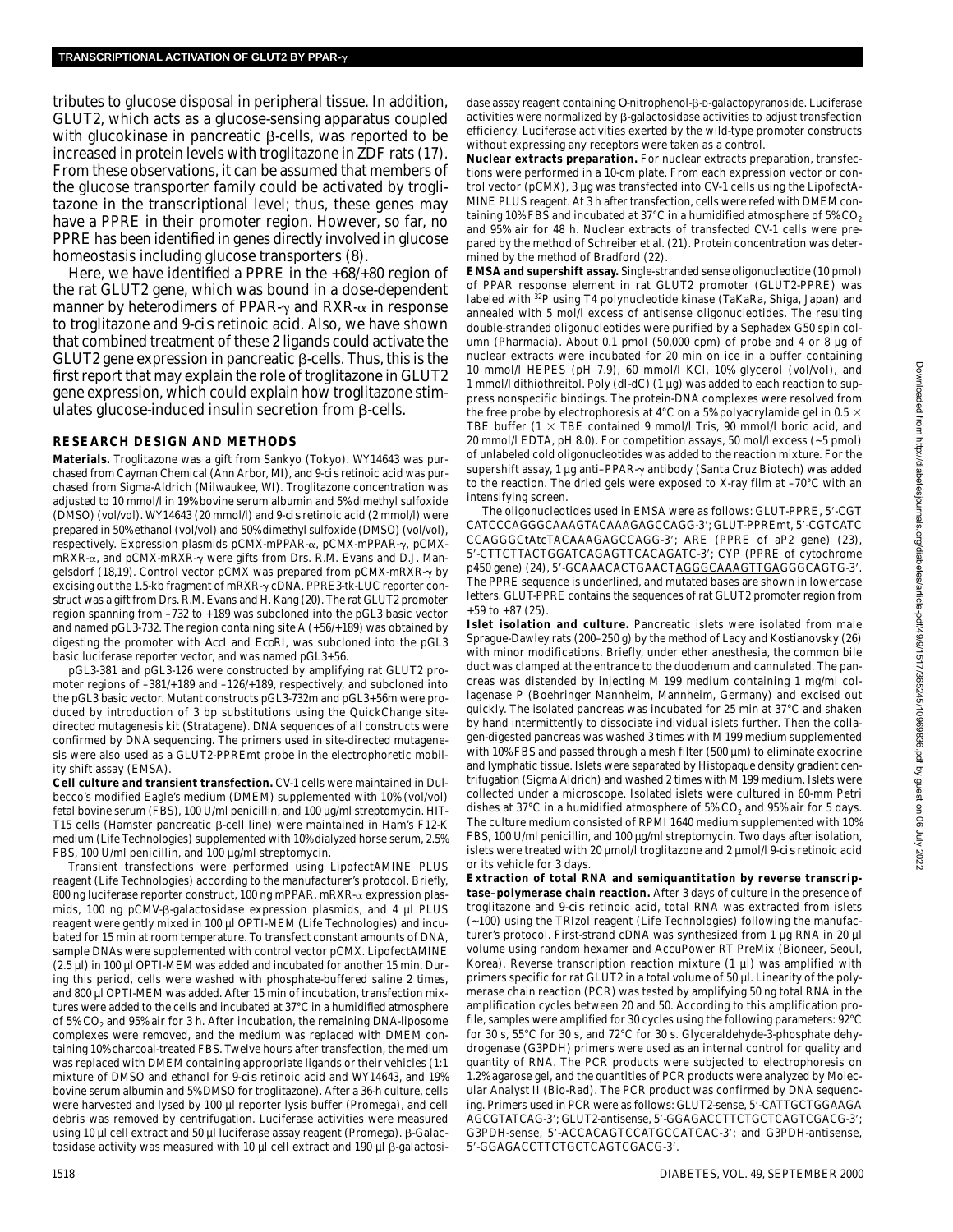**Statistical analysis.** All transfection studies were performed in triplicate and repeated 3–5 times. The data were represented as means ± SE. Statistical analysis was carried out using SigmaStat software (Jandel Scientific).

## **RESULTS**

**Rat GLUT2 promoter has a functional PPRE.** To identify the presence of PPRE in the promoter region of rat GLUT2, 5 deleted fragments containing the promoter regions of –732/+189, 381/+189, and –126/+189 were prepared. The fragments were subcloned into pGL3-basic luciferase reporter vector and named pGL3-732, pGL3-381, and pGL3-126, respectively (Fig. 1). These clones were transiently transfected into CV-1 cells together with PPAR- $\alpha$ , PPAR- $\gamma$ , or RXR- $\alpha$ expression plasmids as indicated (Fig. 2). The 5' deleted promoter constructs did not show a significant difference in their basal activities compared with pGL3-732. Coexpression of PPAR- $\gamma$  and RXR- $\alpha$  in the presence of appropriate ligands increased the promoter activities by 3.8-, 2.6-, and 2.3-fold in pGL3-732, pGL3-381, and pGL3-126, respectively. However, coexpression of PPAR- $\alpha$  and RXR- $\alpha$  did not activate the promoters, suggesting that functional PPRE is present in the region between –126 and +189 of the rat GLUT2 gene, and this PPRE preferentially responds to the heterodimer of PPAR- $\gamma$ and RXR- $\alpha$ .

**Site A of the rat GLUT2 promoter contains a PPRE.** Using rat liver nuclear extract, we identified 8 DNase I footprinting regions in our earlier study (27) within the region of –732 to +190. Computer-based sequence analysis suggested that one of these protein binding sites, site A  $(+63/+110)$ , has a putative PPRE (+68/+80) similar to the consensus sequence proposed by Palmer et al. (28). To confirm the identity of PPRE, we introduced 3 bp substitutions in the putative PPRE of pGL3-732 and compared the transactivational effects by PPAR-α, PPAR-γ, and RXR-α in CV-1 cells (Fig. 3*A*). Wild-type promoter was activated by coexpression of PPAR- $\gamma$  and  $RXR-\alpha$  (1.9-fold), and the transactivational effect was further potentiated by combined treatment of their ligands 9-*cis* retinoic acid and troglitazone (3.4- and 4.7-fold by 10 µmol/l



**FIG. 1. Structure of the rat GLUT2 promoter. Boxes represent the protein binding sites reported by Kim and Ahn (27). Site A indicates the region containing a possible PPRE; +1 represents the transcription initiation site.**

troglitazone per 1 µmol/l 9-*cis* retinoic acid and 20 µmol/l troglitazone per 2 µmol/l 9-*cis* retinoic acid, respectively). Single expression of PPAR- $\alpha$ , PPAR- $\gamma$ , or RXR- $\alpha$  did not activate the promoter, suggesting that PPAR- $\gamma$  and RXR- $\alpha$  acted as heterodimers in activating the promoter. However, coexpression of PPAR- $\gamma$  and RXR- $\alpha$  and/or treatment of their ligands did not activate the mutant type promoter construct pGL3-732m. These results further supported the conclusion that the +68/+80 region is a PPRE responding to the heterodimer of PPAR- $\gamma$  and RXR- $\alpha$  in a ligand-dependent manner.

To minimize the effects of other factors possibly affecting the rat GLUT2 promoter, we constructed a luciferase reporter construct under the control of a minimal promoter containing the +56/+189 region of the rat GLUT2 gene (pGL3+56) and its mutant (pGL3+56m) and examined the transactivational effect of PPARs and RXR- $\alpha$  in CV-1 cells (Fig. 3*B*). Wild-type and mutant type promoter constructs did not show significant differences in their basal promoter activities. Combined expression of PPAR- $\gamma$  and RXR- $\alpha$  in the presence of their ligands activated the wild-type minimal promoter (3.5-fold increase). In contrast, the mutant type promoter was not activated significantly. Coexpression of PPAR- $\alpha$  and RXR- $\alpha$ activated wild-type promoter slightly. These results agreed well with those observed in the transfection study using pGL3-732 and pGL3-732m and strongly supported the fact that heterodimer of PPAR- $\gamma$  and RXR- $\alpha$  preferentially binds to and activates the PPRE in site A of the rat GLUT2 promoter. **PPAR-** $\gamma$  **and RXR-** $\alpha$  **heterodimers bound to the GLUT2-PPRE.** To determine whether PPAR- $\gamma$  and RXR- $\alpha$  heterodimers activate rat GLUT2 promoter through direct DNA binding, we performed EMSA using GLUT2-PPRE (+59/+87 fragment) as a probe (Fig. 4). The nuclear extracts were prepared from groups of CV-1 cells transfected with PPAR- $\alpha$ , PPAR- $\gamma$ , and RXR- $\alpha$  alone or in combination. EMSA using the



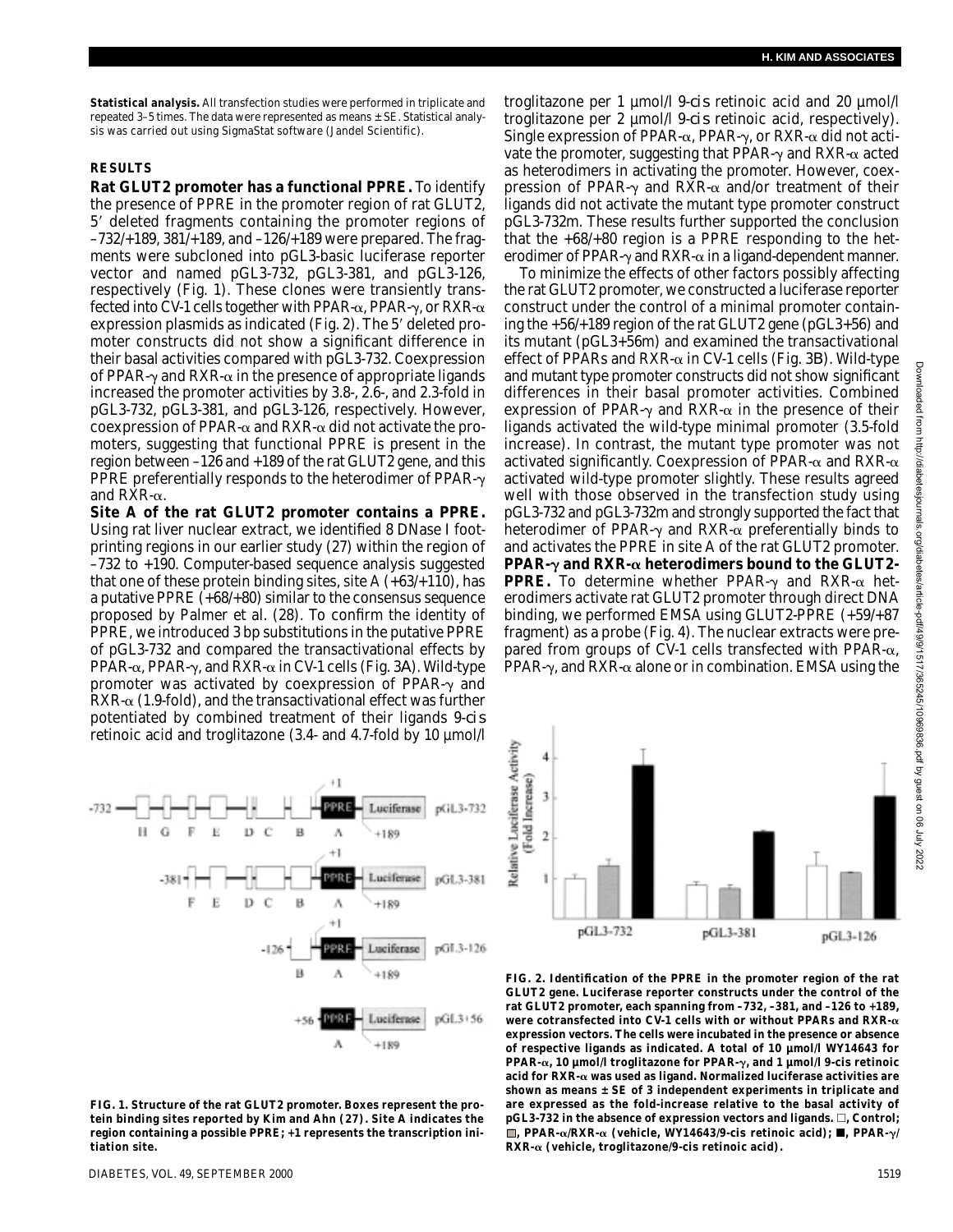**B**





**FIG. 3.** *A***: Effect of mutations in the PPRE on GLUT2 promoter activities. Wild-type pGL3-732 (**-**) and its PPRE-mutated counterpart pGL3- 732m () were cotransfected with or without expression vectors of PPARs and RXR-. The cells were treated with their ligands or vehicles for 36 h as indicated.** *B***: Effect of a mutation in the PPRE of pGL3+56. Rat GLUT2 minimal promoter pGL3+56 (**-**) and its PPRE-mutant counterpart () were cotransfected with or without expression vectors for PPARs and RXR-. The cells were incubated for 36 h in the presence or absence of their ligands as indicated. Normalized luciferase activities are shown as means ± SE of 3 independent experiments in triplicate and are expressed as the fold-increase relative to the basal activity of pGL3-732 (***A***) or pGL3+56 (***B***) in the absence of expression vectors and ligands. RA, retinoic acid.**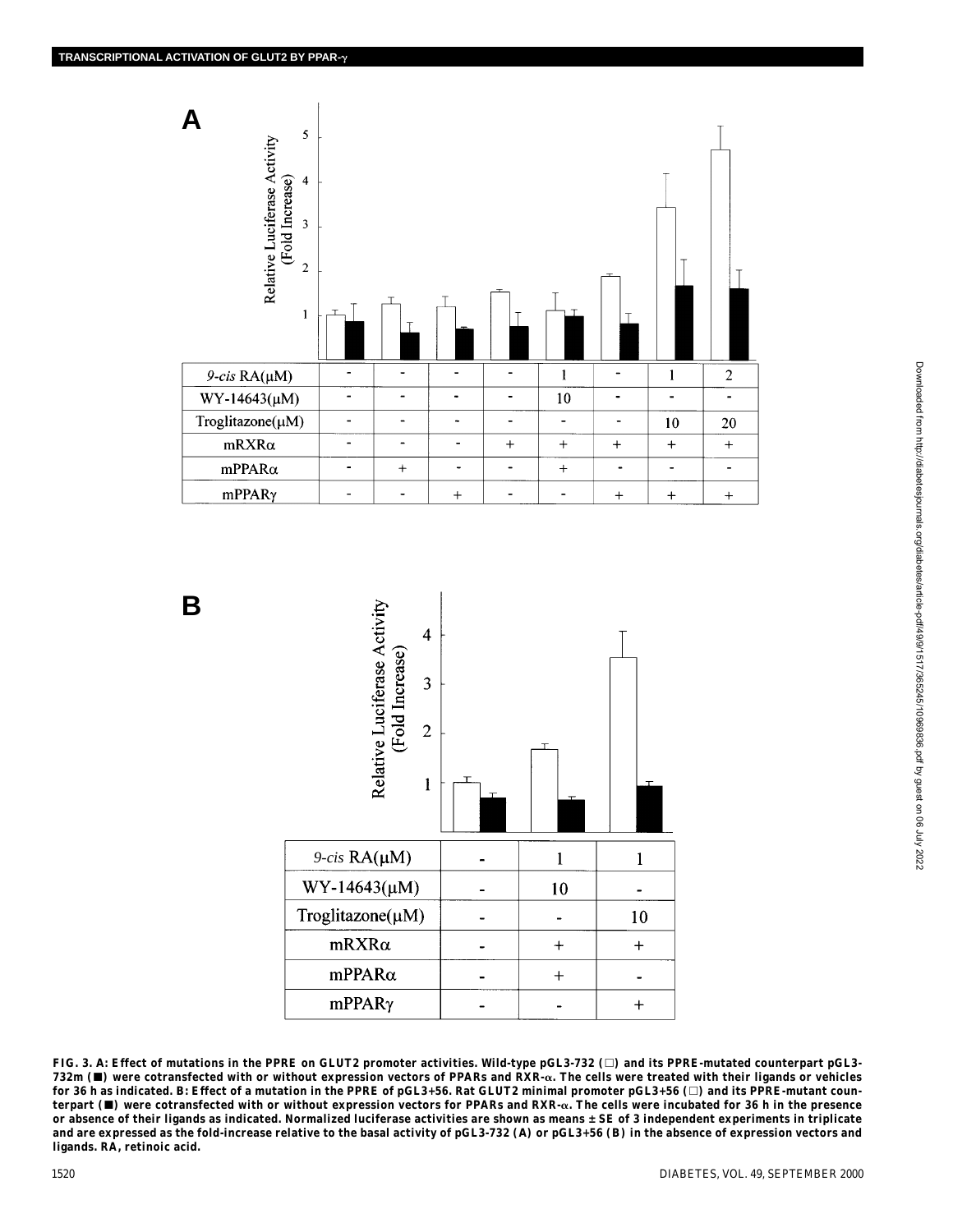|              | 5'flank | $DR+1$               |
|--------------|---------|----------------------|
| Consensus    | GG T    | CAAAACTAGGTCAAAGGTCA |
| ARE.         |         | TCTTACTGGATCAGAGTTCA |
| <b>CYP</b>   |         | CTGAACTAGGGCAAAGTAGA |
| GLUT2-PPRE   |         | TCATCCCAGGGCAAAGTACA |
| GLUT2-PPREmt |         | TCATCCCAGGGCtAtcTACA |
|              |         |                      |

**B**

**A**

| Amount of NE        | 4µg/lane       |           |                          |   | 8µg/lane  |   |                |      |    |    |         |           |
|---------------------|----------------|-----------|--------------------------|---|-----------|---|----------------|------|----|----|---------|-----------|
| Number of Lane      | ı              | 2         | 3                        | 4 | 5         | 6 |                | 8    | 9  | 10 | 11      | 12        |
| Anti-PPARy Ab       | $\equiv$       | ۰         | $\blacksquare$           | ٠ | ×.        | ٠ |                | ۰    |    |    |         | ÷         |
| Competitor          | -              | ٠         | $\overline{\phantom{a}}$ | ۰ | ۰         | ۰ | $\blacksquare$ | Wild | Mt |    | ARE CYP | $\bar{a}$ |
| PPAR overexpression | $\blacksquare$ | ٠         | $\alpha$                 | γ | α         | γ | γ              | γ    | γ  | γ  | γ       | γ         |
| RXRa overexpression | $\overline{a}$ | $\ddot{}$ | ۰                        |   | $\ddot{}$ |   |                |      | ÷, |    |         | ÷         |
| s                   |                |           |                          |   |           |   |                |      |    |    |         |           |
| NS<br>PR<br>NS      |                |           |                          |   |           |   |                |      |    |    |         |           |

**FIG. 4.** *A***: Sequence comparison of PPREs from various genes. Sequences of GLUT2-PPRE and its mutant form GLUT2-PPREmt, ARE (23), and CYP (24) are compared with the consensus sequence of PPRE. PPRE sequence is underlined, and mutated bases are lowercase (28).** *B***: EMSA of GLUT-PPRE. The 32P-labeled double-strand oligonucleotide GLUT2-PPRE was incubated with nuclear extracts (4 or 8 µg) from CV-1 cells transfected with expression vectors of PPARs and/or RXR- as indicated. For competition experiments, 50 mol/l excess of GLUT2-PPRE (Wild), GLUT2-PPREmt (Mt), ARE, and CYP were included in the binding reaction. For the supershift experiment, 1 µg anti–PPAR-**- **antibody was used. PR indicates the shifted band by heterodimer of PPAR/RXR-, and S indicates the supershifted band by anti–PPAR-**- **antibody. Ab, antibody; DR+1, the hexamer sequence AGGTCA in a direct repeat formation spaced by 1 nucleotide; NE, nuclear extract; NS, nonspecific binding; PR, binding of PPAR/RXR- heterodimer; S, supershifted band.**

 $RXR-\alpha$ –expressed nuclear extract showed a shifted band (Fig. 4B, lane 2, PR), which was thought to be the heterodimer of endogenous PPAR- $\gamma$  and expressed RXR- $\alpha$ . In contrast, incubation with PPAR- $\alpha$ – or PPAR- $\gamma$ –expressed nuclear extracts did not form specific DNA protein complexes (Fig. 4B, lanes 3 and 4). When nuclear extracts from CV-1 cells coexpressed with PPAR- $\alpha$ /RXR- $\alpha$  or PPAR- $\gamma$ /  $RXR-\alpha$  were used, a prominent DNA protein complex was observed (Fig. 4B, lanes 5 and 6, PR). Of these 2 groups, PPAR- $\gamma$ /RXR- $\alpha$  seemed to form a more prominent DNA protein complex compared with PPAR- $\alpha$ /RXR- $\alpha$  coexpression. The binding of proteins to GLUT2-PPRE was increased in a dose-dependent manner (Fig. 4B, lanes 6 and 7). The specificity of the DNA protein complex was confirmed by the addition of cold oligonucleotides as wild competitors (Fig. 4B, lane 8) and mutant competitors (Fig. 4B, lane 9). Mutant competitors did not compete out, whereas wild competitors did well. The specificity of the GLUT2-PPRE was further confirmed by competition assay using oligonucleotides containing previously known PPREs ARE and CYP (Fig. 4B, lanes 10 and 11); ARE is the PPRE in the promoter of the mouse aP2 gene (23), and CYP is the PPRE in the promoter of the rabbit CYP4A6 gene (24). Because protein binding to GLUT2- PPRE was competed out by ARE and CYP, it could be generalized that GLUT2-PPRE belongs to PPREs. A supershift experiment using anti–PPAR- $\gamma$  antibodies revealed that the protein binding to GLUT2-PPRE was PPAR- $\gamma$  (Fig. 4B, lane 12). If the protein that bound to GLUT2-PPRE was the RXR- $\alpha$ homodimer, anti–PPAR- $\gamma$  antibodies could not supershift the band. Thus, it could be concluded that PPAR- $\gamma$  and RXR- $\alpha$  heterodimers bind to GLUT2-PPRE and transactivate the rat GLUT2 promoter.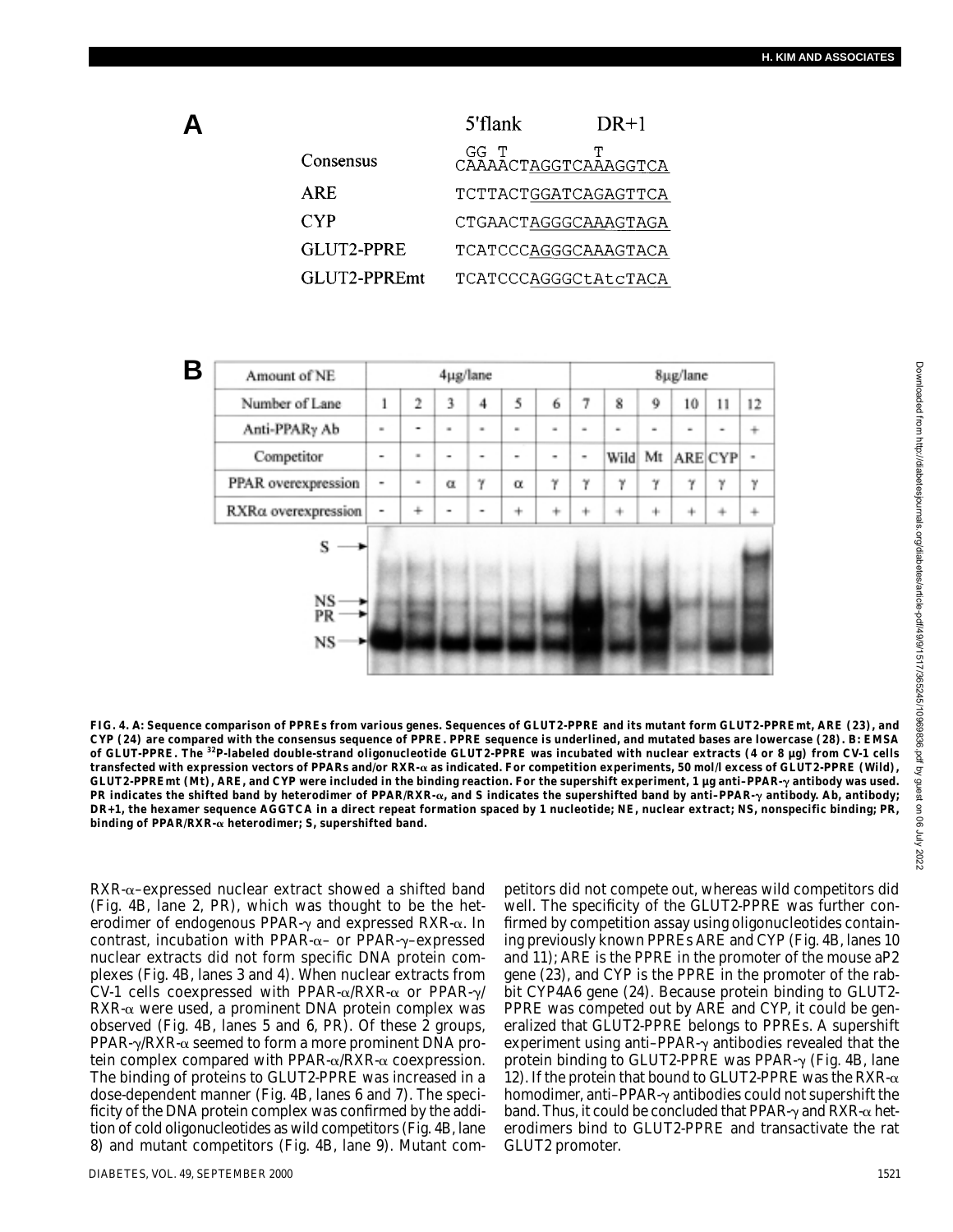

TGZ / Vehicles 9-cis RA GLUT2 G3PDH

FIG. 5. *A*: Activation of the rat GLUT2 promoter by endogenous PPAR- $\gamma$  and RXR- $\alpha$  in HIT-T15 cells. HIT-T15 cells were transfected with pGL3-**732 (**-**), pGL3-732m ( ), or PPRE3-tk-LUC (). The cells were then treated with 20 µmol/l troglitazone (TGZ) and 2 µmol/l 9-***cis* **retinoic acid (RA) or their vehicles. The PPRE3-tk-LUC reporter was constructed by inserting 3 copies of an oligonucleotide encoding the PPRE (GTCGA CAGGGGACCAGGACAAAGGTCACGTTCGGGAGTCGAC) in direct orientation to the unique** *Sal***I site of the basal reporter construct tk-LUC (16). Normalized luciferase activities are shown as means ± SE of 3 independent experiments in triplicate and are expressed as the fold-increase relative to the basal activity of pGL3-732 in the absence of ligands.** *B***: Effect of troglitazone and 9-***cis* **retinoic acid on GLUT2 expression in the isolated primary islets of rats. Isolated primary islets were incubated for 3 days in the presence or absence of 20 µmol/l troglitazone and 2 µmol/l 9-***cis* **retinoic acid, and total RNA was prepared. RT-PCR was adapted to measure the GLUT2 mRNA semiquantitatively. Quantitation of PCR products was performed by densitometric scanning using Molecular Analyst (Bio-Rad), and quantity of GLUT2 mRNA was normalized with respect to G3PDH mRNA.**

**GLUT2-PPRE is responsive to the ligands of PPAR-** and  $RXR-\alpha$  in HIT-T15 cells. We observed the transactivational effect of PPAR- $\gamma$ /RXR- $\alpha$  on the rat GLUT2 promoter in CV-1 cells. Although CV-1 cells are known to express PPAR- $\gamma$  (29), endogenous PPAR- $\gamma$  of CV-1 cells did not affect the transfected rat GLUT2 promoter (data not shown). Therefore, what will happen if the rat GLUT2 promoter is transfected into the cells in which GLUT2 is expressed and endogenous PPAR- $\gamma$  is functionally active? To answer this question, we transfected pGL3-732 and pGL3-732m into HIT-T15 cells, which are known to express GLUT2. HIT-T15 cells can also secrete insulin by glucose stimulation and are known to increase glucose uptake and glucose-stimulated insulin secretion by troglitazone (30). To confirm that HIT-T15 cells have functional endogenous PPAR- $\gamma$ , we transfected PPRE3-tk-LUC, which contains 3 copies of the PPRE of acyl-CoA oxidase promoter in the tk-LUC reporter vector and is known to be activated by PPARs (20). This promoter was activated 3.9-fold by combined treatment of troglitazone and 9-*cis* retinoic acid, which indicated the presence of functional PPAR- $\gamma$  in HIT-T15 cells (Fig. 5*A*). We also transfected pGL3-732 and pGL3-732m to explore the role of PPAR- $\gamma$  in the regulation of the rat GLUT2 promoter. The mutant type promoter (pGL3-732m) showed decreased basal promoter activity <20% of the wild-type promoter (pGL3-732). The activity of the wild-type promoter (pGL3-732) was increased 2.5-fold by combined treatment of troglitazone and 9-*cis* retinoic acid; however, no such increase was seen in its PPRE mutant (pGL3-732m). These results strongly suggest that endogenous PPAR- $\gamma$  and RXR- $\alpha$  of HIT-T15 cells can activate the rat GLUT2 promoter in response to their ligands and that

 $PPAR-\gamma$  might play a significant role in GLUT2 expression and glucose sensing in pancreatic  $\beta$ -cells.

**Troglitazone induces transcription of the GLUT2 gene**  $\bold{in}$   $\bold{primary}$   $\bold{rate}$   $\bold{islets}.$  We demonstrated that  $\bold{PPAR}\text{-}\gamma$  could activate the rat GLUT2 promoter in a ligand-dependent manner. We also identified the possibility that PPAR- $\gamma$  has an important regulatory role for GLUT2 expression in pancreatic -cells. If troglitazone can activate the rat GLUT2 promoter through GLUT2-PPRE, GLUT2 gene transcription should be increased by troglitazone in pancreatic  $\beta$ -cells. Therefore, we examined whether troglitazone could induce the transcription of GLUT2 in isolated rat primary islets. We prepared total RNA from isolated rat primary islets cultured in the presence or absence of troglitazone and 9-*cis* retinoic acid for 3 days and performed semiquantitative reverse transcription (RT)-PCR to measure mRNA levels of GLUT2, which resulted in increased GLUT2 transcription by 2.9-fold (Fig. 5*B*). This result clearly shows that this PPRE is truly functional, and the expression of the rat GLUT2 gene is induced by PPAR- $\gamma$ .

#### **DISCUSSION**

Troglitazone has been known to reduce hyperglycemia, hyperinsulinemia, and hypertriglyceridemia in insulin-resistant humans and rodents (12). Although the mechanisms by which troglitazone exerts its antidiabetic action are not fully understood, it is generally accepted that it increases glucose transport activity and transporter expression in adipose tissue, muscle, and pancreatic islets (12,14,30,31). Because troglitazone is a synthetic ligand for PPAR- $\gamma$ , it is possible that troglitazone mediates the gene expression of the glucose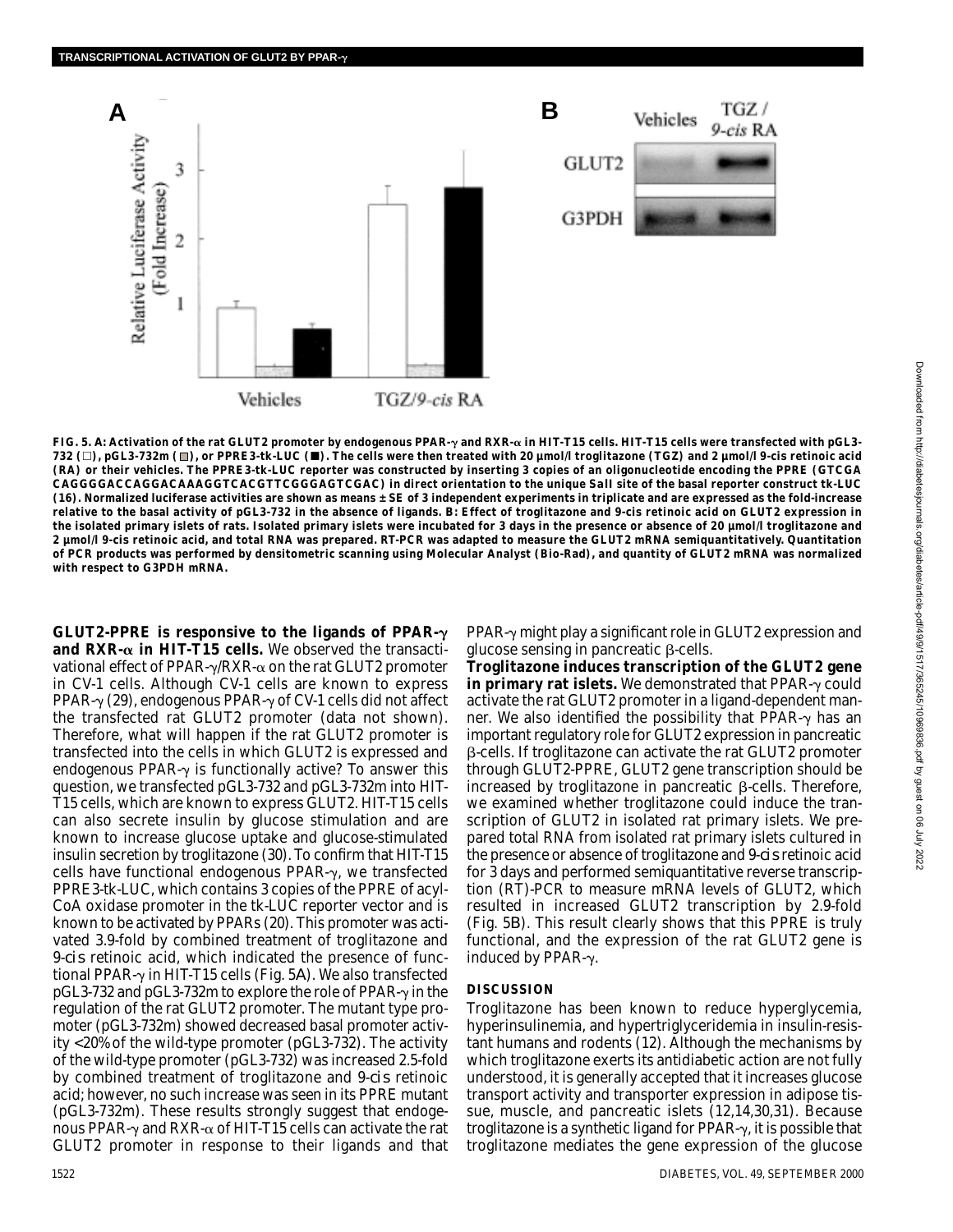transporter family through PPAR-γ. However, no PPRE has been identified in the promoters of glucose transporter families as well as other components directly involved in the glucose homeostasis so far (8). Thus, we could not exclude the possibility that the increased glucose transport mediated by troglitazone could be a secondary effect resulting from its metabolic effect on energy metabolism.

In this study, we were able to localize the PPRE in the rat GLUT2 promoter. The sequence AGGGCAAAGTACA contained in site A of the rat GLUT2 promoter worked as a PPRE that was responding to PPAR- $\gamma$  and RXR- $\alpha$  in the presence of troglitazone and 9-*cis* retinoic acid. We also confirmed that the heterodimer of PPAR- $\gamma$  and RXR- $\alpha$  preferentially bound to the GLUT2-PPRE. The 3 base pair mutations introduced in the GLUT2-PPRE abolished the transactivational effect of PPAR- $\gamma$  and RXR- $\alpha$  in CV-1 cells and abolished the binding of PPAR- $\gamma$  and RXR- $\alpha$  heterodimers. However, the basal promoter activities without coexpression of PPAR- $\gamma$  and RXR- $\alpha$ were not affected by mutation of GLUT2-PPRE in CV-1 cells. Although CV-1 cells are known to express PPAR- $\gamma$ , endogenous PPAR- $\gamma$  of CV-1 cells did not affect the activity of the transfected promoters that were not active in CV-1 cells (32,33). Luciferase activity of pGL3-732 was not stimulated by treatment of troglitazone and *9-cis* retinoic acid (data not shown), suggesting that endogenous PPAR- $\gamma$  in CV-1 cells is not enough to drive the transfected rat GLUT2 promoter. Thus, CV-1 cells could be a suitable model to test the transactivational effect of PPAR- $\gamma$  and RXR- $\alpha$ .

In the case of HIT-T15 cells, treatment with troglitazone and 9-*cis* retinoic acid without coexpression of their respective receptors increased the luciferase activities of pGL3-732 and PPRE3-tk-LUC. However, the PPRE mutated promoter (pGL3-732m) was not activated by troglitazone and 9-*cis* retinoic acid and showed decreased basal promoter activity compared with the wild-type promoter construct (<20% of the wild-type promoter). What is the difference between CV-1 and HIT-T15 cells? HIT-T15 cells are the hamster pancreatic  $\beta$ -cell line that expresses GLUT2 and secretes insulin in response to glucose. In the earlier report of Masuda et al. (30), troglitazone could increase glucose uptake and insulin secretion in HIT-T15 cells and primary rat islets, which means that HIT-T15 cells are functional pancreatic  $\beta$ -cells, and endogenous PPAR- $\gamma$  in HIT-T15 cells is functionally active. We also confirmed the function of endogenous PPAR- $\gamma$  of HIT-T15 cells by transfecting PPRE3-tk-LUC. Thus, it could be concluded that the rat GLUT2 promoter is active in HIT-T15 cells, and PPAR- $\gamma$  plays a significant role in the activation of the rat GLUT2 promoter because only 3 bases pair point mutations of the promoter region resulted in an 80% decrease in promoter activity.

Higa et al. (17) have observed the reappearance of the GLUT2 protein in pancreatic  $\beta$ -cells of ZDF rats administered troglitazone. This observation suggests the potential role of  $PPAR-\gamma$  in the regulation of the GLUT2 gene in pancreatic -cells. To explore this possibility, pancreatic islets were isolated from Sprague-Dawley rats and treated with troglitazone and 9-*cis* retinoic acid. Semiquantitative measurement of GLUT2 mRNA as determined by RT-PCR revealed that treatment of isolated rat primary islets with troglitazone and 9-*cis* retinoic acid increased GLUT2 transcription. These data support the fact that the increase of GLUT2 expression in protein level as observed by Higa et al. (17) was due to the increased GLUT2

transcription, and moreover, this process was achieved through binding of PPAR- $\gamma$ /RXR- $\alpha$  heterodimers to GLUT2-PPRE. Taken together, these data support the conclusion that PPAR- $\gamma$  heterodimerized with RXR- $\alpha$  controls the rat GLUT2 promoter in pancreatic  $\beta$ -cells, and the control of GLUT2 expression by PPAR- $\gamma$ /RXR- $\alpha$  depends on their ligands.

Troglitazone can decrease the expression of genes that contribute to the accumulation of fat (34) and inhibit the production of inducible nitric oxide in  $\beta$ -cells (35). Thus, troglitazone plays the role of protecting  $\beta$ -cells from a lipotoxic environment  $(36)$ . Troglitazone can also restore  $\beta$ -cell function, including glucose-stimulated insulin secretion in ZDF rats (17,36), suggesting that it can improve physiological regulation of insulin secretion. Currently, insulin secretion is known to be stimulated by glucose or its metabolites. In this pathway, GLUT2 may play a role as a glucose sensor (37). Based on these observations and our results, troglitazone is thought not only to protect  $\beta$ -cells from lipoapoptosis, but also to improve the glucose sensitivity of  $\beta$ -cells. Therefore, it would appear that increased GLUT2 gene expression by troglitazone contributes to the restoration of physiological regulation of insulin secretion in  $\beta$ -cells of ZDF rats.

#### **ACKNOWLEDGMENTS**

This work was supported by a Molecular Medicine Research Group Program grant (99-N1-02-04-A-06) from the Ministry of Science and Technology of Korea.

We appreciate Drs. Ronald M. Evans, David J. Mangelsdof, and Heonjoong Kang for providing  $pCMX$ -mPPAR- $\alpha$ ,  $pCMX$ mPPAR-γ, pCMX-mPPAR-δ, pCMX-mRXR-α, pCMX-mRXR-γ, and PPRE3-tk-LUC. We also appreciate Drs. Kun-ho Yoon and Mi-ock Lee for giving technical advice.

#### **REFERENCES**

- 1. Fujiwara T, Yoshioka S, Yoshioka T, Ushiyama I, Horikoshi H: Characterization of new oral antidiabetic agent CS-045: studies in KK and ob/ob mice and Zucker fatty rats. *Diabetes* 37:1549–1558, 1988
- 2. Nolan JJ, Ludvik B, Beerdsen P, Joyce M, Olefsky J: Improvement in glucose tolerance and insulin resistance in obese subjects treated with troglitazone. *N Engl J Med* 33:1188–1193, 1994
- 3. Cavaghan MK, Ehrmann DA, Byrne MM, Polonsky KS: Treatment with oral antidiabetic agent troglitazone improves  $\beta$  cell responses to glucose in subjects with impaired glucose tolerance. *J Clin Invest* 100:530–537, 1997
- 4. Sreenan S, Sturis J, Pugh W, Burant CF, Polonsky KS: Prevention of hyperglycemia in the Zucker diabetic fatty rat by treatment with metformin or troglitazone. *Am J Physiol* 271:E742–E747, 1996
- 5. Lehmann JM, Moore LB, Smith-Oliver TA, Wilkison WO, Willson TM, Kliewer SA: An antidiabetic thiazolidinedione is a high affinity ligand for peroxisomal proliferator-activated receptor γ. *J Biol Chem* 270:129531-129536, 1995
- 6. Fajas L, Auboeuf D, Raspe E, Schoonjans K, Lefebvre AM, Saladin R, Najib J, Laville M, Fruchart JC, Deeb S, Vidal-Puig A, Flier J, Briggs MR, Staels B, Vidal H, Auwerx J: The organization, promoter analysis, and expression of the human PPAR- gene. *J Biol Chem* 272:18779–18789, 1997
- 7. Auboeuf D, Rieusset J, Fajas L, Vallier P, Frering V, Riou JP, Staels B, Auwerx J, Laville M, Vidal H: Tissue distribution and quantitation of the expression of mRNAs of peroxisomal proliferator-activated receptors and liver X receptor- $\alpha$ in humans: no alteration in adipose tissue of obese and NIDDM patients. *Diabetes* 46:1319–1327, 1997
- 8. Auwerx J: PPAR-, the ultimate thrifty gene. *Diabetologia* 42:1033–1049, 1999 9. Spigelman BM: PPAR $_{\gamma}$  adipogenic regulator and thiazolidinedine receptor. *Diabetes* 47:507–514, 1998
- 10. Berger J, Bailey P, Biswas C, Cullinan CA, Doebber TW, Hayes NS, Saperstein R, Smith RG, Leibowitz MD: Thiazolidinediones produce a conformational change in peroxisomal proliferator-activated receptor-gamma: binding and activation correlate with antidiabetic actions in db/db mice. *Endocrinology* 137:4189–4195, 1996
- 11. Dickson JK Jr, Biller SA, Magnin DR, Petrillo EW Jr, Hillyer JW, Hsieh DC, Lan SJ, Rinehart JK, Gregg RE, Harrity TW, Jolibois KG, Kalinowski SS, Kunsel-